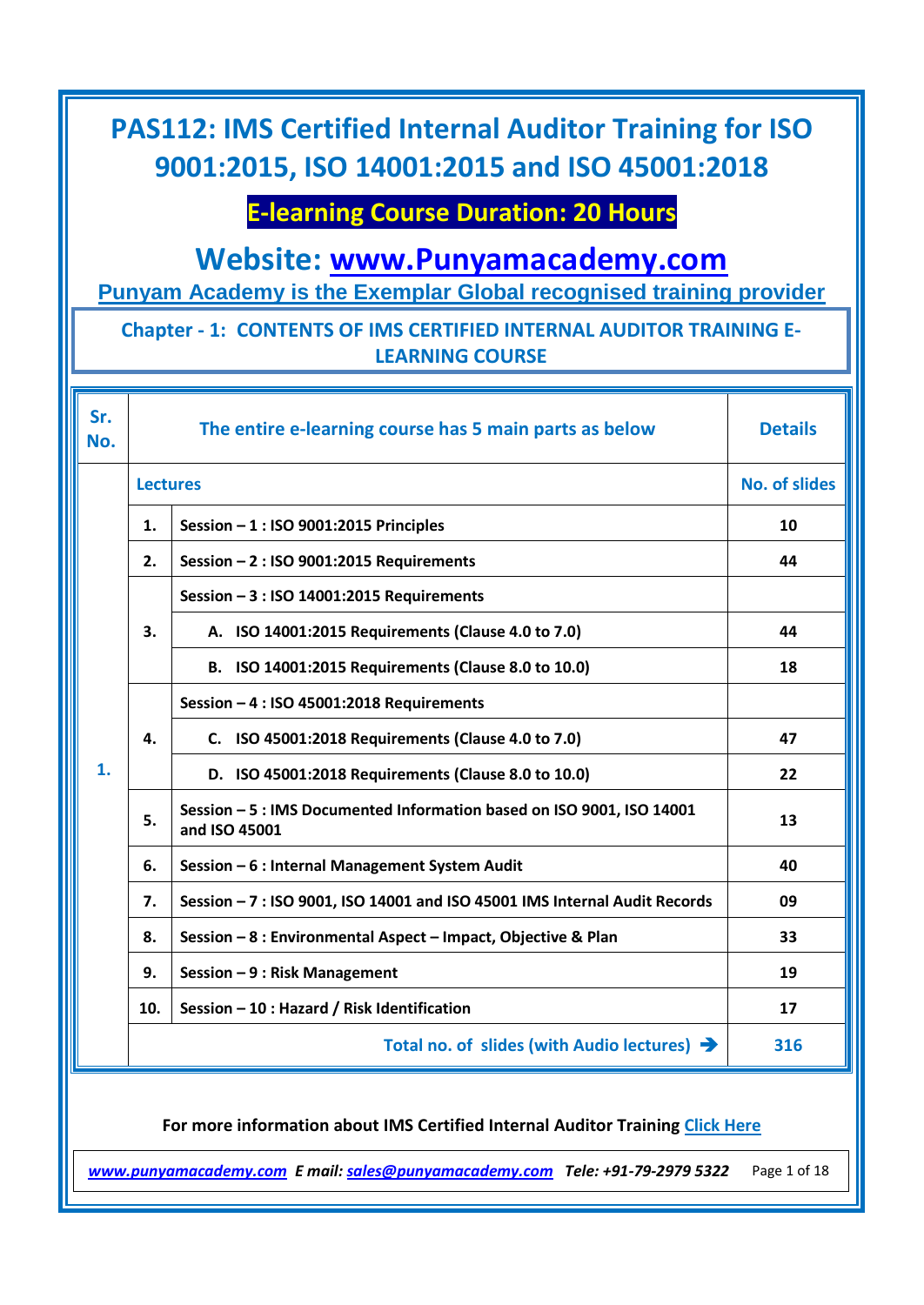## **E-learning Course Duration: 20 Hours**

## **Website: [www.Punyamacademy.com](https://www.punyamacademy.com/)**

**Punyam Academy is the Exemplar Global recognised training provider**

| 2. | Hand-outs (each session detail document is given in PDF and participant<br>can download, print, or save it for future reference) | Approx. 270<br><b>Pages in PDF</b>        |
|----|----------------------------------------------------------------------------------------------------------------------------------|-------------------------------------------|
| 3. | <b>Audit Process, Documentation, Risk Management Training -Videos</b>                                                            | 03 Videos                                 |
| 4. | Session Exams at end of each session and Final Exam                                                                              | <b>Total 11</b><br><b>Exams</b>           |
| 5. | <b>Audit Checklist as per Department-wise and Clause-wise</b>                                                                    | <b>Approx. 1500</b><br>audit<br>questions |
| 6. | <b>IMS Internal Auditor training certificate</b>                                                                                 | <b>Award</b><br><b>Certificate</b>        |

#### **Part – 1 Lectures:**

Under this part total ten sessions are given as Presentations with explanatory audio to understand the subject.

#### **Session - 1 :**

In this session, participants will learn about an ISO 9001:2015 principles. It covers total 10 slides on below topics:

- 1. Overview of Session 1
- 2. ISO 9001:2015 Quality Management Principle
- 3. Customer Focus
- 4. Leadership
- 5. Engagement (involvement) of People
- 6. Process Approach
- 7. Improvement
- 8. Evidence-based Decision Making

**For more information about IMS Certified Internal Auditor Training [Click Here](https://www.punyamacademy.com/course/hse/ims-certified-internal-auditor-training)**

*[www.punyamacademy.com](https://www.punyamacademy.com/) E mail[: sales@punyamacademy.com](mailto:sales@punyamacademy.com) Tele: +91-79-2979 5322* Page 2 of 18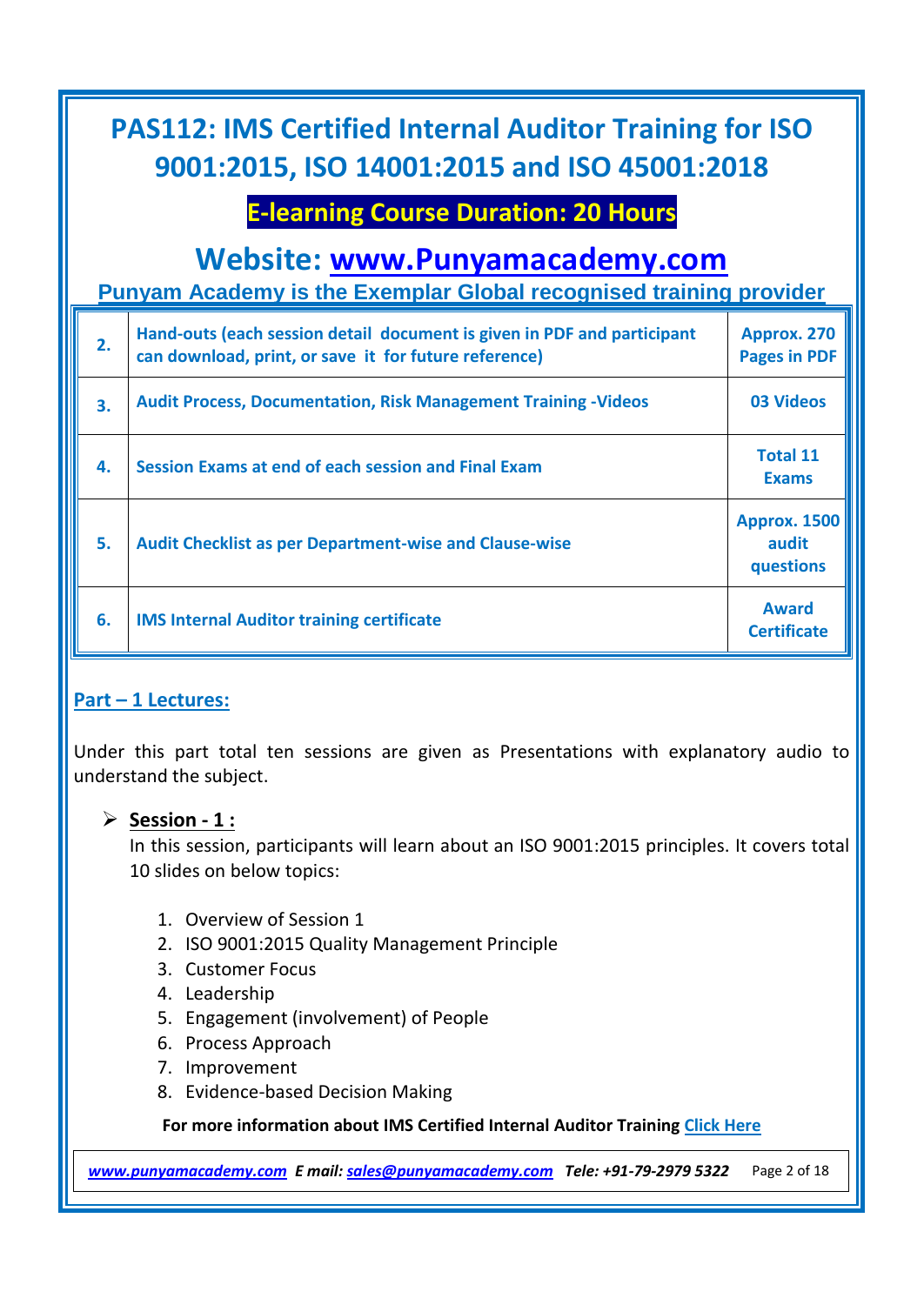## **E-learning Course Duration: 20 Hours**

## **Website: [www.Punyamacademy.com](https://www.punyamacademy.com/)**

**Punyam Academy is the Exemplar Global recognised training provider**

9. Relationship Management

10. Summarizing Seven Principles of ISO 9001:2015

### **Session - 2 :**

In this session, participants will learn about the requirements of ISO 9001:2015 in detail. It covers total 44 slides on below topics:

- 1. Overview of Session 2
- 2. Overview of the ISO 9001:2015 Standard
- 3. Clauses: 1, 2 and 3
- 4. Clause 4.0 Context of the organization
- 5. Clause 4.1 Understanding the organization and its context
- 6. Considerations for determining the issues
- 7. Areas to identify issues from external context
- 8. Areas to identify issues from internal context
- 9. Clause 4.2 Understanding the needs & expectations of interested parties
- 10.Clause 4.3 Determining the scope of the quality management system
- 11.Approach of Clauses 4.1 to 4.3
- 12.Clause 4.4 Quality management system and its processes
- 13.Clause 4.4 Quality management system and its processes (Continued…)
- 14.Clause 5.0 Leadership
- 15.Clause 5.1 Leadership and Commitment
- 16.Clause 5.1 Leadership and Commitment (Continued...)
- 17.Clause 5.2 Quality Policy
- 18.Clause 5.3 Organizational roles, responsibilities and authorities
- 19.Clause 6.0 Planning
- 20.Clause 6.1 Actions to address risks and opportunities
- 21.Clause 6.2 Quality objectives and planning to achieve them
- 22.Clause 6.3 Planning of Changes
- 23.Clause 7.0 Support
- 24.Clause 7.1 Resources
- 25.Clause 7.2 Competence

#### **For more information about IMS Certified Internal Auditor Training [Click Here](https://www.punyamacademy.com/course/hse/ims-certified-internal-auditor-training)**

*[www.punyamacademy.com](https://www.punyamacademy.com/) E mail[: sales@punyamacademy.com](mailto:sales@punyamacademy.com) Tele: +91-79-2979 5322* Page 3 of 18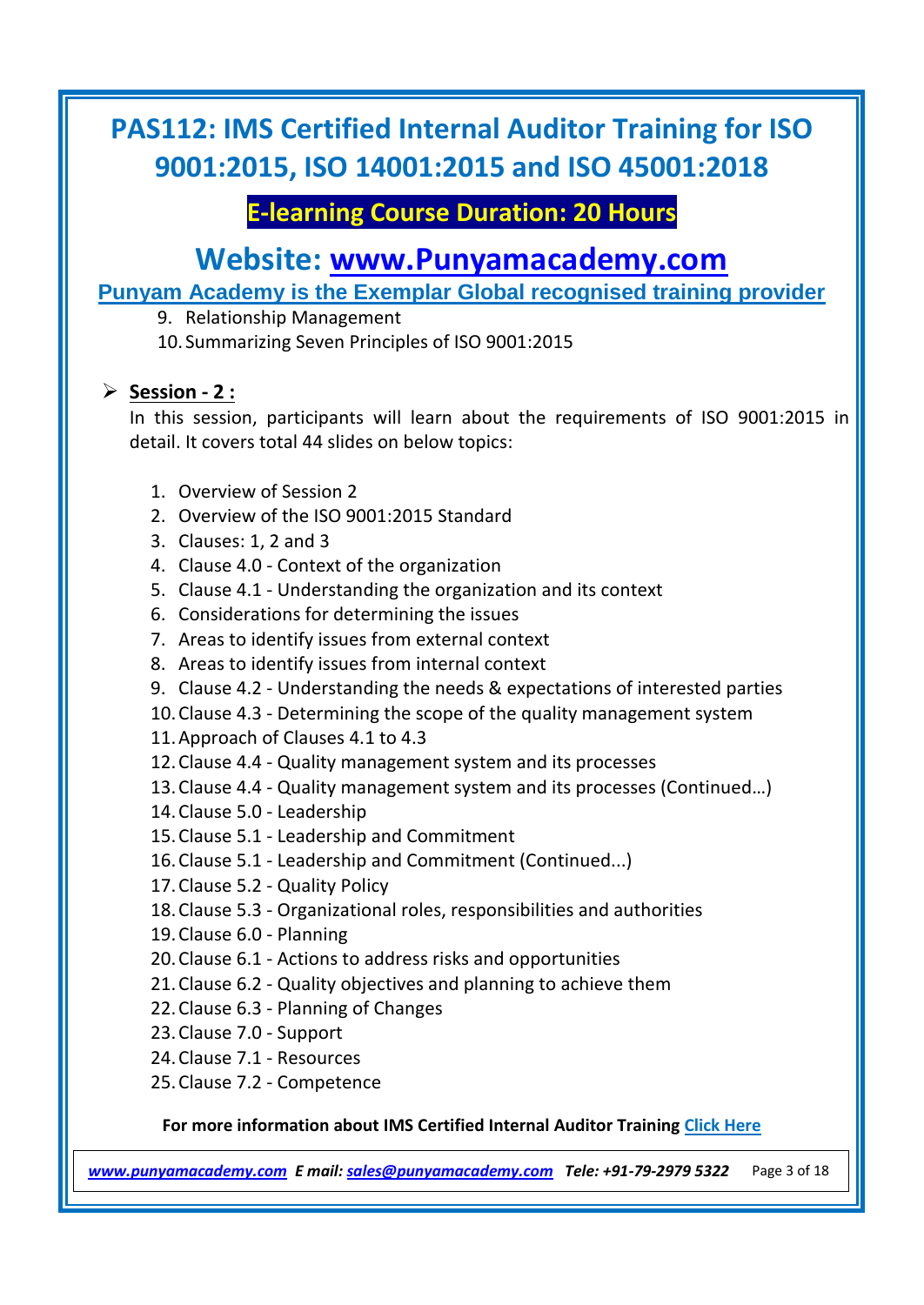## **E-learning Course Duration: 20 Hours**

## **Website: [www.Punyamacademy.com](https://www.punyamacademy.com/)**

**Punyam Academy is the Exemplar Global recognised training provider**

| 26. Clause 7.3 - Awareness                                                     |
|--------------------------------------------------------------------------------|
| 27. Clause 7.4 - Communication                                                 |
| 28. Clause 7.5 - Documented information                                        |
| 29. Clause 8.0 - Operation                                                     |
| 30. Clause 8.1 - Operational planning and control                              |
| 31. Clause 8.2 - Requirements for products and services                        |
| 32. Clause 8.3 - Design and Development of Products and Services               |
| 33. Clause 8.4 - Control of externally provided processes, products & services |
| 34. Clause 8.5 - Production and service provision                              |
| 35. Clause 8.6 - Release of products and services                              |
| 36. Clause 8.7 - Control of nonconforming process outputs                      |
| 37. Clause 9.0 - Performance Evaluation                                        |
| 38. Clause 9.1 - Monitoring, measurement, analysis and evaluation              |
| 39. Clause 9.2 - Internal audit                                                |
| 40. Clause 9.3 - Management Review                                             |
| 41. Clause 10.0 - Improvement                                                  |
| 42. Clause 10.1 - General                                                      |
| 43. Clause 10.2 - Nonconformity and corrective action                          |
| 44. Clause 10.3 - Continual improvement                                        |
|                                                                                |

#### **Session - 3 :**

In this session, participants will learn about the requirements of ISO 14001:2015 in detail. It covers two parts:

#### **A. ISO 14001:2015 Requirements (Clause 4.0 to 7.0)**

- 1. Overview of Session 3A
- 2. Overview of ISO 14001:2015 Standard
- 3. Structure of Standards as per ISO 14001:2015
- 4. Clause 1-2-3 of ISO 14001:2015 Standard
- 5. Clause 4.0:Context of the Organization
- 6. Clause 4.1:Understanding the organization and its context

#### **For more information about IMS Certified Internal Auditor Training [Click Here](https://www.punyamacademy.com/course/hse/ims-certified-internal-auditor-training)**

*[www.punyamacademy.com](https://www.punyamacademy.com/) E mail[: sales@punyamacademy.com](mailto:sales@punyamacademy.com) Tele: +91-79-2979 5322* Page 4 of 18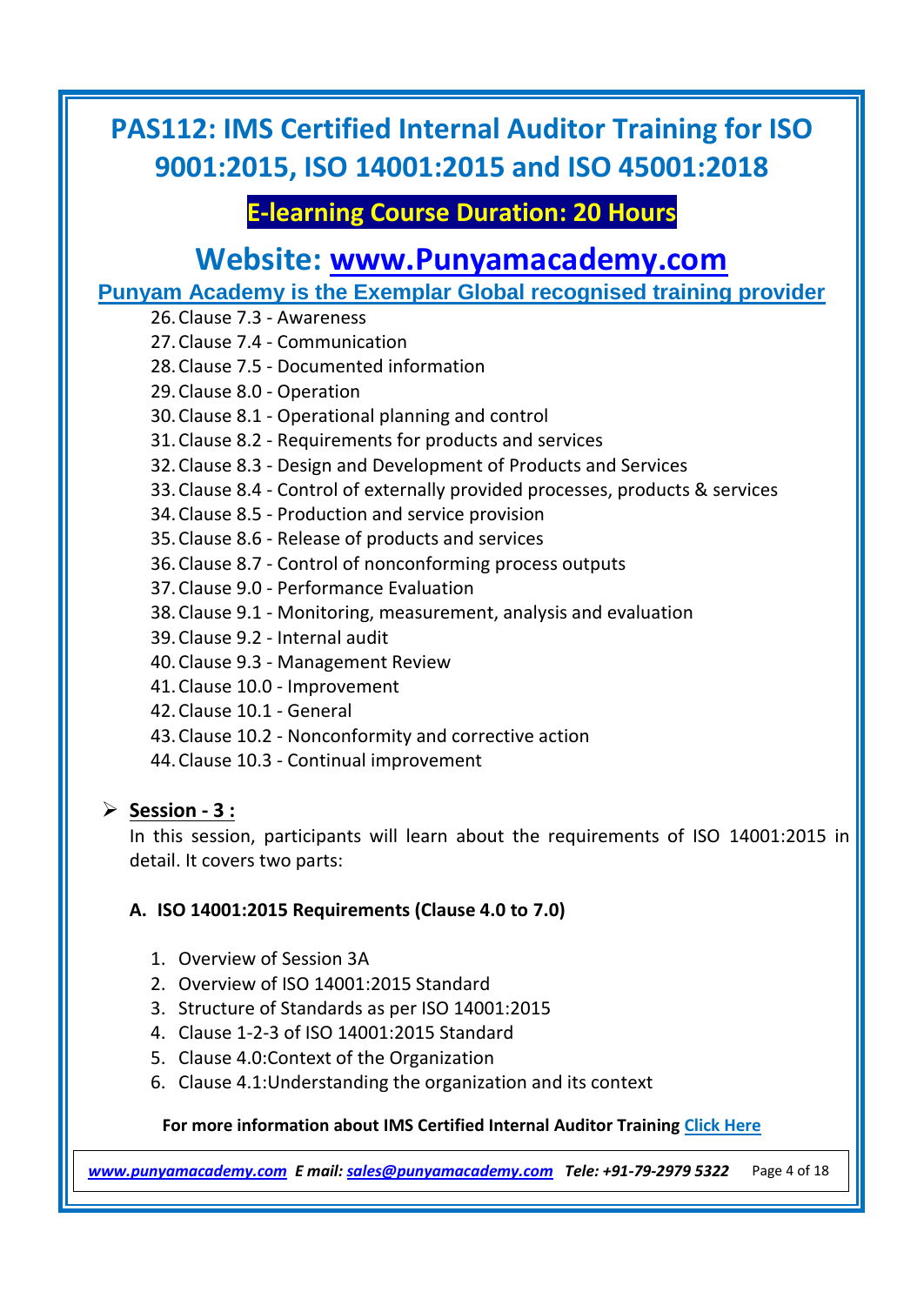## **E-learning Course Duration: 20 Hours**

## **Website: [www.Punyamacademy.com](https://www.punyamacademy.com/)**

**Punyam Academy is the Exemplar Global recognised training provider**

- 7. Considerations for determining the issues
- 8. External Context
- 9. Internal Context
- 10.Clause 4.2:Understanding the Needs & Expectations of Interested Parties
- 11.Interested Parties Stakeholders
- 12. List of Interested Parties
- 13.Clause 4.3:Determining the Scope of Environment Management System
- 14.Approach of Clauses 4.1 to 4.3
- 15.Clause 4.4:Environmental Management System
- 16.Clause 5.0:Leadership
- 17.Clause 5.1:Leadership and Commitment
- 18.Clause 5.2: Environmental Policy
- 19.Environmental Policy Statement and Management Concepts
- 20.The Environmental Policy: Key Points
- 21.Environmental Policy
- 22.Clause 5.3:Organizational Roles, Responsibilities and Authorities
- 23.Clause 6.0:Planning
- 24.Clause 6.1: Actions to address risks and opportunities
- 25.Clause 6.1: Actions to address risks and opportunities (Continued…)
- 26.Clause 6.1: Actions to address risks and opportunities (Continued…)
- 27.Clause 6.1: Actions to address risks and opportunities (Continued…)
- 28.Clause 6.1: Actions to address risks and opportunities (Continued…)
- 29.Register of Regulatory Requirements
- 30.Clause 6.1: Actions to address risks and opportunities (Continued…)
- 31.Clause 6.2: Environmental Objectives and Planning to Achieve them
- 32.Clause 6.2: Environmental Objectives and Planning to achieve them (Continued...)
- 33.Clause 6.2: Environmental Objectives and Planning to achieve them (Continued...)
- 34.Clause 6.2: Environmental Objectives and Planning to achieve them (Continued...)
- 35.Clause 6.2: Environmental Objectives and Planning to achieve them (Continued...)
- 36.Environmental Objectives
- 37.Clause 7.0: Support
- 38.Clause 7.1: Resources

#### **For more information about IMS Certified Internal Auditor Training [Click Here](https://www.punyamacademy.com/course/hse/ims-certified-internal-auditor-training)**

*[www.punyamacademy.com](https://www.punyamacademy.com/) E mail[: sales@punyamacademy.com](mailto:sales@punyamacademy.com) Tele: +91-79-2979 5322* Page 5 of 18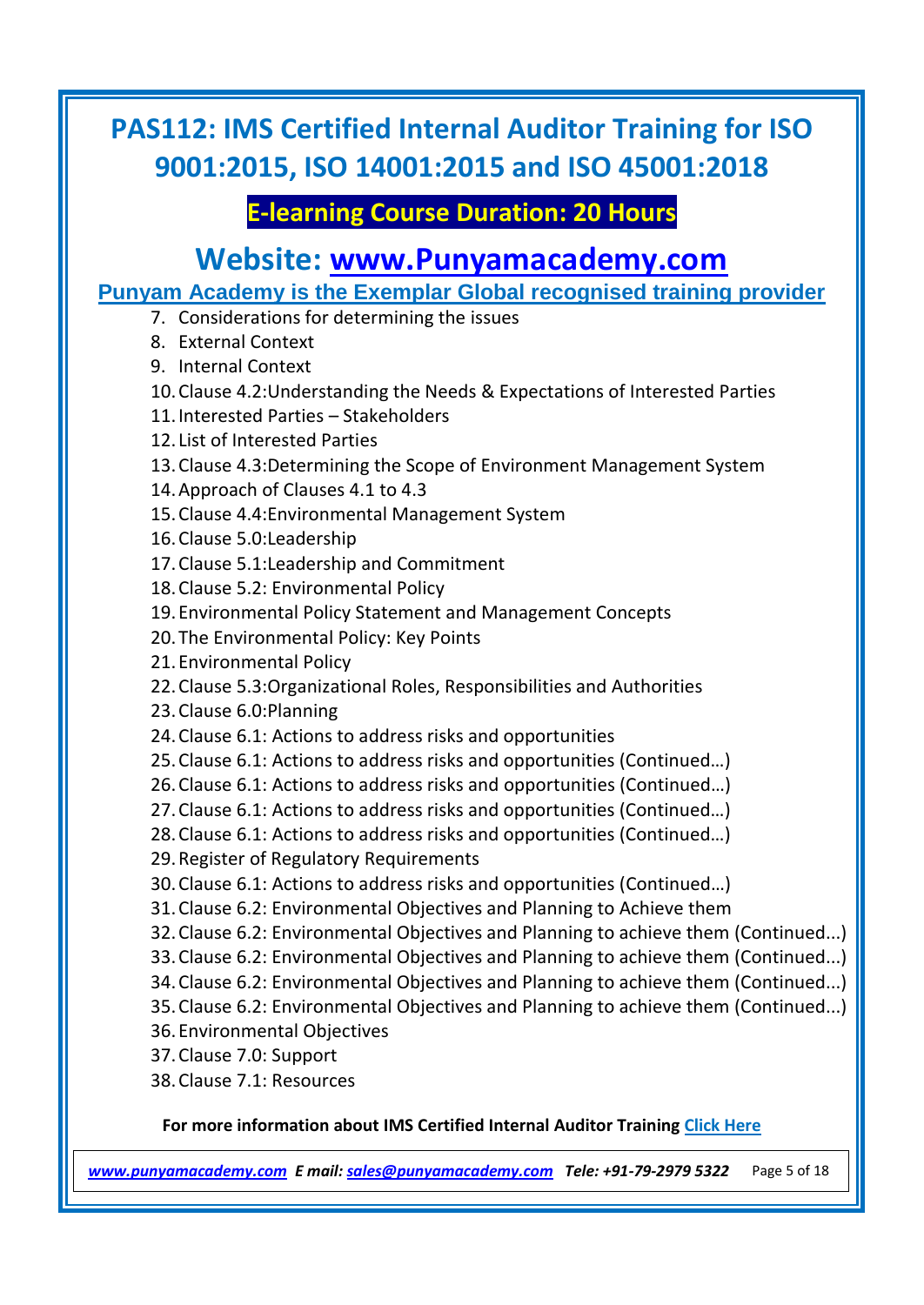## **E-learning Course Duration: 20 Hours**

## **Website: [www.Punyamacademy.com](https://www.punyamacademy.com/)**

**Punyam Academy is the Exemplar Global recognised training provider**

- 39.Clause 7.2: Competence
- 40.Clause 7.3: Awareness
- 41.Clause 7.4: Communication
- 42.Clause 7.5: Documented Information
- 43.Clause 7.5: Documented Information (Continued…)
- 44. Sample List of Documented Information for EMS

#### **B. ISO 14001:2015 Requirements (Clause 8.0 and 10.0)**

- 1. Overview of Session 3B
- 2. Clause 8.0: Operation
- 3. Clause 8.1: Operational planning and control
- 4. Operational Control Measures
- 5. Clause 8.2: Emergency preparedness and response
- 6. Possible Emergencies
- 7. Emergency Preparedness: Key Points
- 8. Emergency Preparedness
- 9. Emergency Plan
- 10.Clause 9.0: Performance Evaluation
- 11.Clause 9.1: Monitoring, measurement, analysis & evaluation
- 12.Clause 9.1: Monitoring, measurement, analysis & evaluation (continued...)
- 13.Clause 9.2: Internal audit
- 14.Clause 9.3: Management Review
- 15.Clause 10.0: Improvement
- 16.Clause 10.1: General
- 17.Clause 10.2: Nonconformity and corrective action
- 18.Clause 10.3: Continual improvement

#### **Session - 4 :**

In this session, participants will learn about the requirements of ISO 45001:2018 in detail. It covers two parts:

#### **For more information about IMS Certified Internal Auditor Training [Click Here](https://www.punyamacademy.com/course/hse/ims-certified-internal-auditor-training)**

*[www.punyamacademy.com](https://www.punyamacademy.com/) E mail[: sales@punyamacademy.com](mailto:sales@punyamacademy.com) Tele: +91-79-2979 5322* Page 6 of 18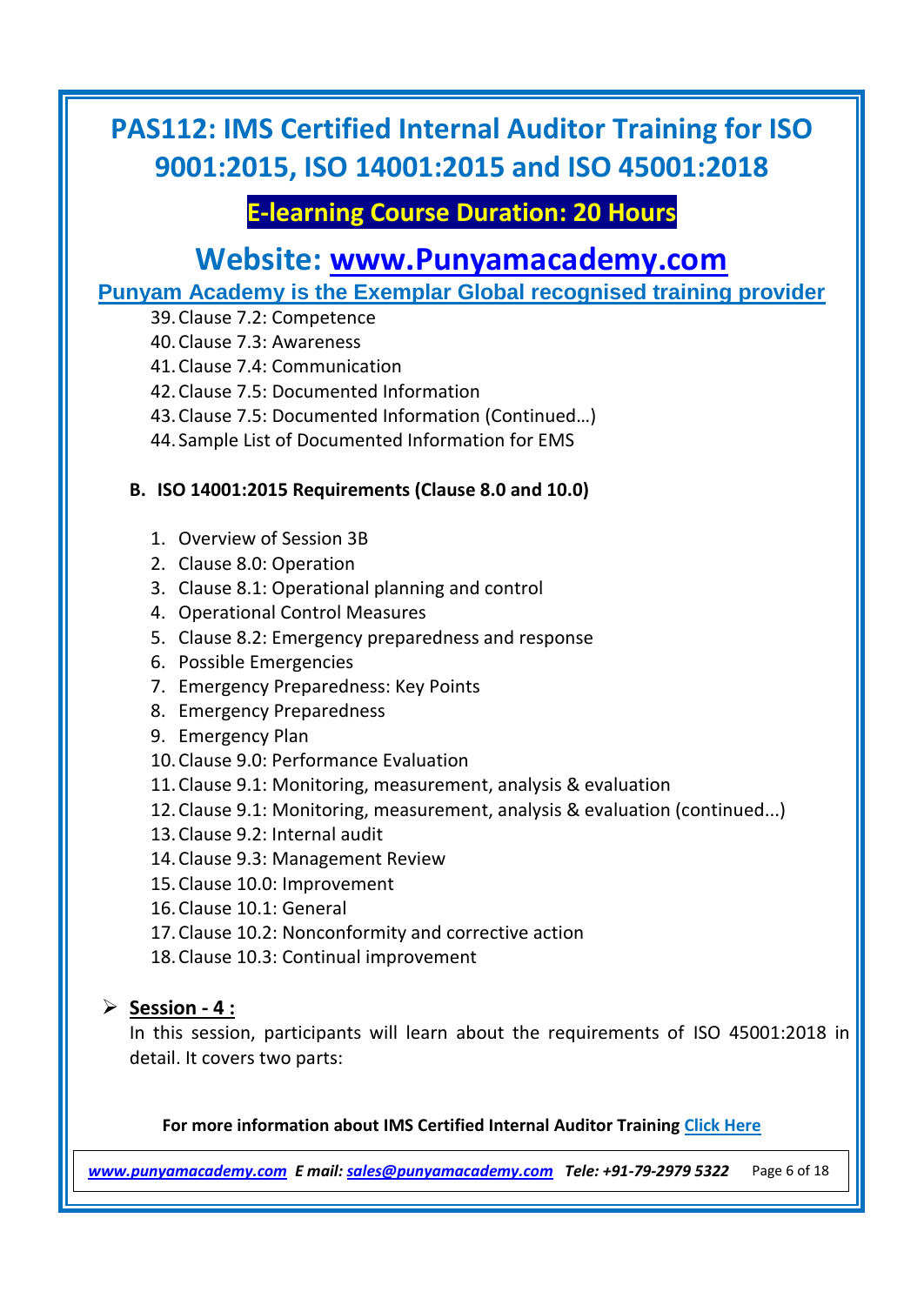## **E-learning Course Duration: 20 Hours**

## **Website: [www.Punyamacademy.com](https://www.punyamacademy.com/)**

**Punyam Academy is the Exemplar Global recognised training provider**

**A. ISO 45001:2018 Requirements (Clause 4.0 to 7.0)**

- 1. Overview of Session 4A
- 2. Overview of ISO 45001:2018 Standard
- 3. Clauses of ISO 45001: 2018, According to the High Level Structure and their place in the PDCA Cycle
- 4. Structure of Standard as per ISO 45001:2018
- 5. Clause 1-2-3 of ISO 45001:2018 Standard
- 6. Clause 4.0 Context of the Organization
- 7. Clause 4.1-Understanding the Organization and its Context
- 8. Clause 4.1-Understanding the Organization and its Context (Continued…)
- 9. External Context
- 10.Internal Context
- 11.Clause 4.2-Understanding The Needs & Expectations Of Workers And Other Interested Parties
- 12. List of Interested Parties
- 13.Clause 4.3-Determining The Scope Of The Occupational Health And Safety Management Systems
- 14.Approach of Clause 4.1 to 4.3
- 15.Clause 4.4-Occupational Health And Safety Management System
- 16.Clause 4.4-Occupational Health And Safety Management System (Continued…)
- 17.Clause 5.0-Leadership And Worker Participation
- 18.Clause 5.1-Leadership And Commitment (continued...)
- 19.Clause 5.1-Leadership And Commitment (continued...)
- 20.Clause 5.2-OH&S Policy
- 21.OH&S Policy Statement And Management Concepts
- 22.The OH&S Policy Must
- 23.Clause 5.3-Organizational Roles, Responsibilities, And Authorities
- 24.Clause 5.4-Consultation And Participation Of Workers
- 25.Consultation
- 26.Clause 6.0 Planning
- 27.Clause 6.1-Action To Address Risks And Opportunities

#### **For more information about IMS Certified Internal Auditor Training [Click Here](https://www.punyamacademy.com/course/hse/ims-certified-internal-auditor-training)**

*[www.punyamacademy.com](https://www.punyamacademy.com/) E mail[: sales@punyamacademy.com](mailto:sales@punyamacademy.com) Tele: +91-79-2979 5322* Page 7 of 18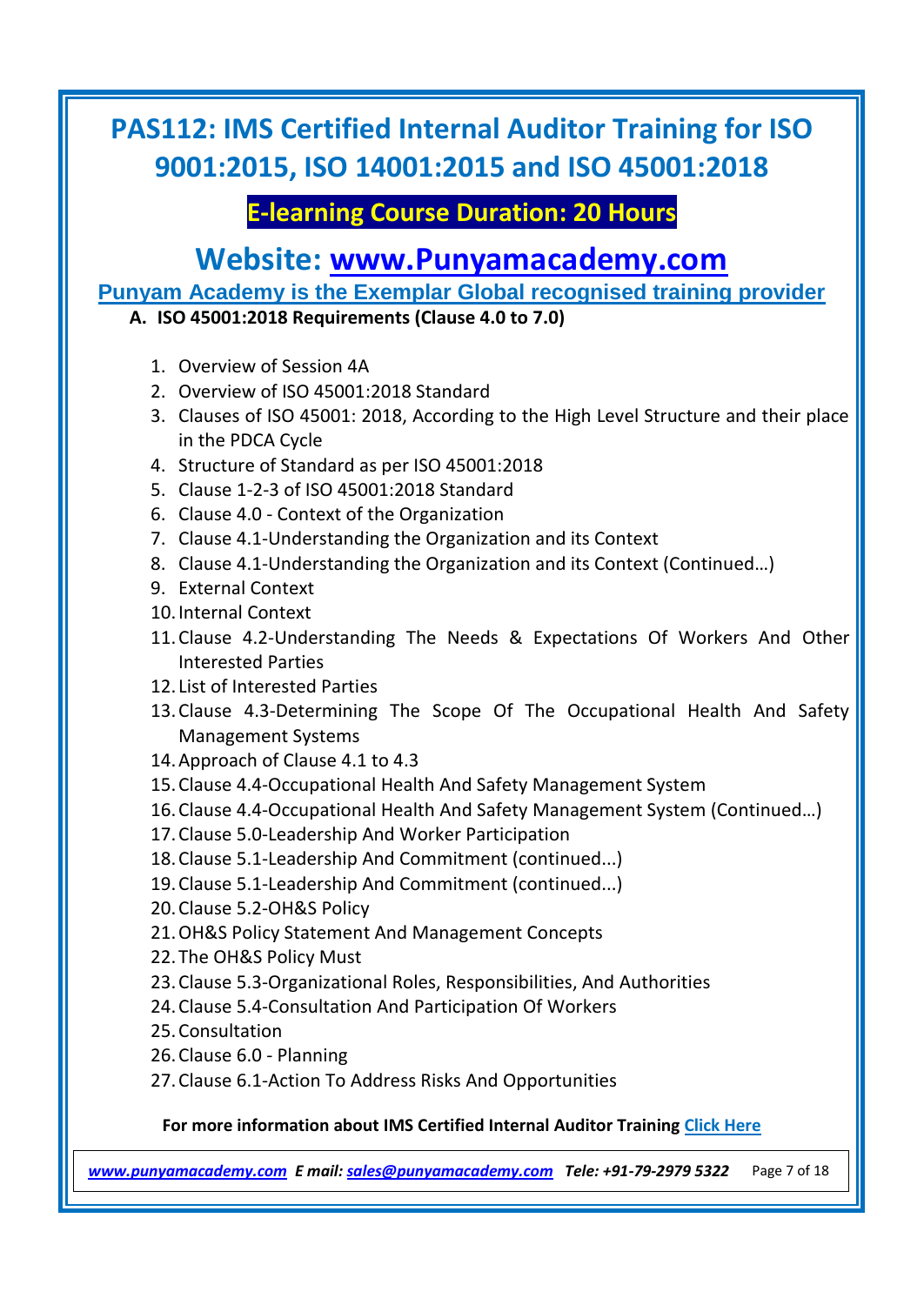## **E-learning Course Duration: 20 Hours**

## **Website: [www.Punyamacademy.com](https://www.punyamacademy.com/)**

### **Punyam Academy is the Exemplar Global recognised training provider**

- 28.Clause 6.1-Action To Address Risks And Opportunities (continued…)
	- 29.Hazard Identification Techniques
	- 30.Hazard Identification and Risk Assessment HIRA Tools
	- 31.Clause 6.1-Action To Address Risks And Opportunities (continued...)
	- 32. Some Common OH&S Hazards
	- 33.Clause 6.1-Action To Address Risks And Opportunities (continued…)
	- 34.Register of Regulatory Requirements
	- 35.Clause 6.1-Action To Address Risks And Opportunities (continue...)
	- 36.Clause 6.2-OH&S Objectives & Planning To Achieve Them
	- 37.Inputs for OH&S Objectives
	- 38.Clause 6.2-OH&S Objectives & Planning To Achieve Them (continued...)
	- 39.OH&S Program
	- 40.Clause 7.0-Support
	- 41.Clause 7.1-Resources
	- 42.Clause 7.2-Competence
	- 43.Clause 7.3-Awareness
	- 44.Clause 7.4-Communication
	- 45.Clause 7.5-Documented Information
	- 46.Clause 7.5-Documented Information (continued…)
	- 47. Sample List Of Documented Information

#### **B. ISO 45001:2018 Requirements (Clause 8.0 to 10.0)**

- 1. Overview of Session 4B
- 2. Clause 8.0-Operation
- 3. Clause 8.1.1 & 8.1.2-General Control and Reducing Risks
- 4. Clause 8.1-Operational Planning and Control
- 5. Operational Control Measures
- 6. Clause 8.1-Operational Planning and Control (continued...)
- 7. Clause 8.1-Operational Planning and Control (continue...)
- 8. Clause 8.1-Operational Planning and Control (continue...)
- 9. Clause 8.2-Emergency Preparedness And Response

#### **For more information about IMS Certified Internal Auditor Training [Click Here](https://www.punyamacademy.com/course/hse/ims-certified-internal-auditor-training)**

*[www.punyamacademy.com](https://www.punyamacademy.com/) E mail[: sales@punyamacademy.com](mailto:sales@punyamacademy.com) Tele: +91-79-2979 5322* Page 8 of 18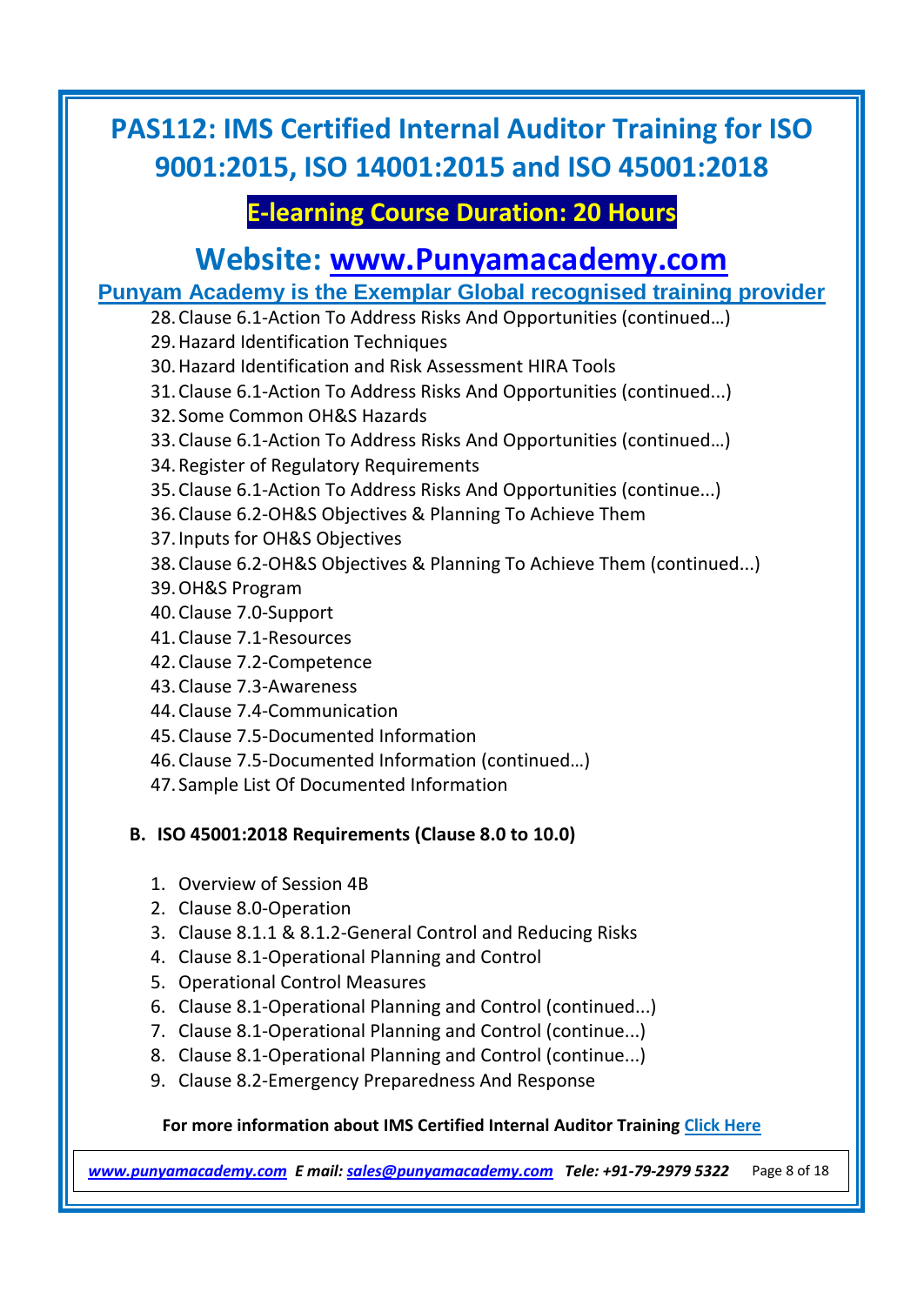## **E-learning Course Duration: 20 Hours**

## **Website: [www.Punyamacademy.com](https://www.punyamacademy.com/)**

**Punyam Academy is the Exemplar Global recognised training provider**

- 10.Possible Emergencies
- 11.Emergency Preparedness
- 12.Emergency Preparedness
- 13.Emergency Plan
- 14. Selection Criteria For Emergency Planning
- 15.Clause 9.1-Monitoring, Measurement, Analysis and Performance Evaluation
- 16.Monitoring & Measurement
- 17.Clause 9.2-Internal Audit
- 18.Clause 9.3-Management Review
- 19.Clause 10.0-Improvement
- 20.Clause 10.1-General
- 21.Clause 10.2-Incident, Nonconformity And Corrective Action
- 22.Clause 10.3-Continual Improvement

### **Session - 5 :**

In this session, participants will learn about IMS documented information based on ISO 9001:2015, ISO 14001:2015 and ISO 45001:2018. It covers total 13 slides on below topics:

- 1. Overview of Session 5
- 2. What is Documented Information?
- 3. Flexibility in Documentation in ISO 9001:2015, ISO 14001:2015 and ISO 45001:2018
- 4. ISO 9001:2015, ISO 14001:2015 and ISO 45001:2018 Documented Information
- 5. Documented Information Four- tier Document Structure
- 6. Tier:1 IMS Manual (Optional) (Top Management's Handbook)
- 7. Tier:2 IMS Procedures (Optional)
- 8. Sample IMS Procedure
- 9. Tier:3 IMS System Documented Information
- 10.Tier:4 IMS System Documented Information
- 11. List of Maintain Documented Information
- 12. List of Retain Documented Information

#### **For more information about IMS Certified Internal Auditor Training [Click Here](https://www.punyamacademy.com/course/hse/ims-certified-internal-auditor-training)**

*[www.punyamacademy.com](https://www.punyamacademy.com/) E mail[: sales@punyamacademy.com](mailto:sales@punyamacademy.com) Tele: +91-79-2979 5322* Page 9 of 18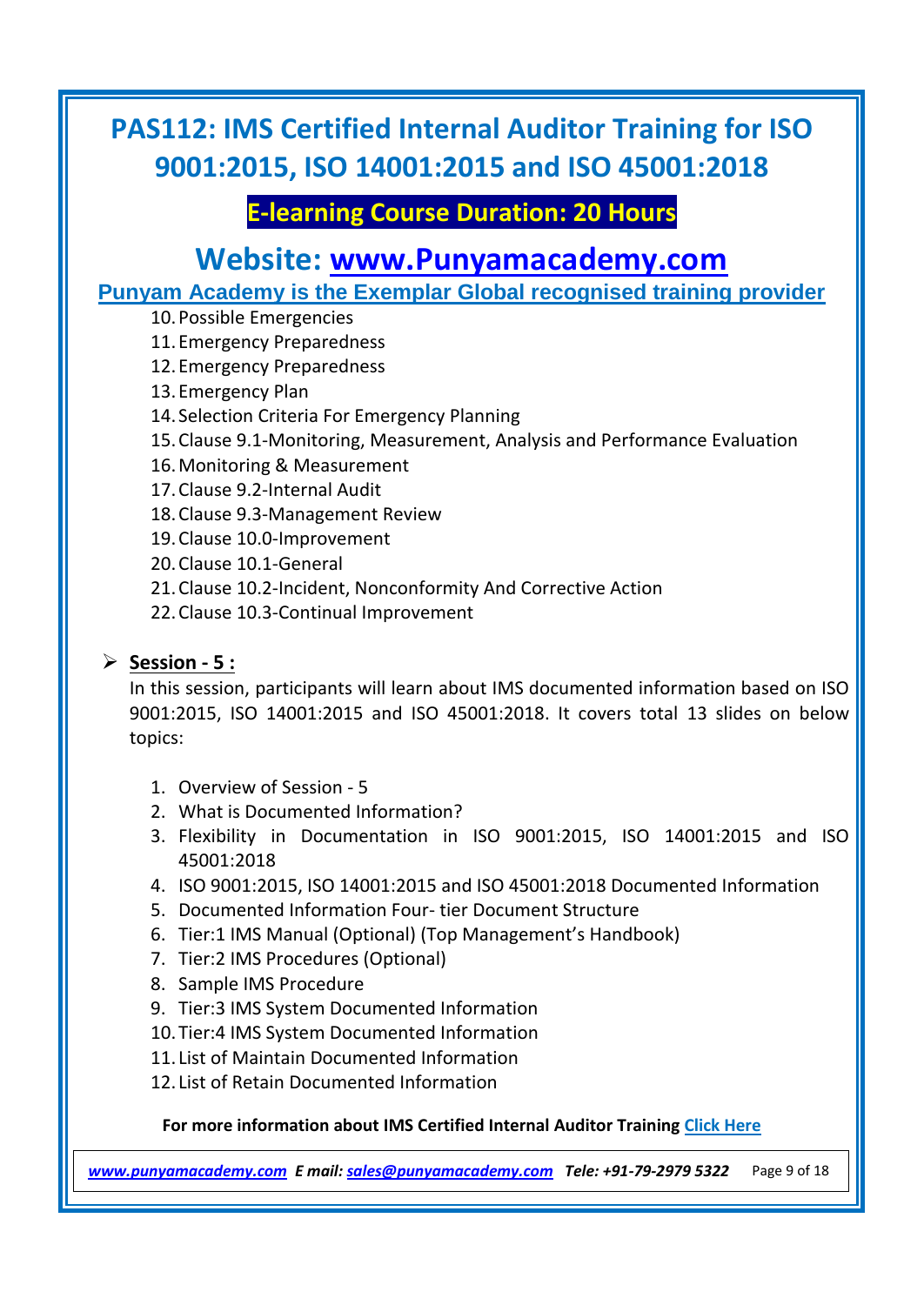## **E-learning Course Duration: 20 Hours**

# **Website: [www.Punyamacademy.com](https://www.punyamacademy.com/)**

**Punyam Academy is the Exemplar Global recognised training provider**

13.Control of Documented Information

#### **Session - 6 :**

In this session, participants will learn Internal Management System Audit. It covers total 40 slides on below topics:

- 1. Overview of Session 6
- 2. Outline of this topic
- 3. Audit
- 4. What is an Audit?
- 5. Why Audit?
- 6. What is Internal Audit?
- 7. Overview of Internal Management System Audit
- 8. Key Elements of Internal Audit
- 9. Requirements for Internal Audit
- 10.Tips for Trained Internal Auditors
- 11.Principles of Auditing
- 12.Types of Audit
- 13.Management System Internal Audit Techniques
- 14. Steps Involved in Management System Audit
- 15.Implementing the Audit Program
- 16. Seven Steps of Implementation of Audit Program
- 17. Step no. 1- Audit Planning
- 18.Contents of Audit Plan
- 19. Step no. 2- Developing Checklists
- 20. Step no. 3- Conducting Opening Meeting
- 21. Step no. 4- Conducting the Audit
- 22.Interview and questioning techniques
- 23.Collecting Evidences of Compliance
- 24.Objective Evidences
- 25. Step no. 5- Recording Audit Findings
- 26.Identifying Non-compliances

#### **For more information about IMS Certified Internal Auditor Training [Click Here](https://www.punyamacademy.com/course/hse/ims-certified-internal-auditor-training)**

*[www.punyamacademy.com](https://www.punyamacademy.com/) E mail[: sales@punyamacademy.com](mailto:sales@punyamacademy.com) Tele: +91-79-2979 5322* Page 10 of 18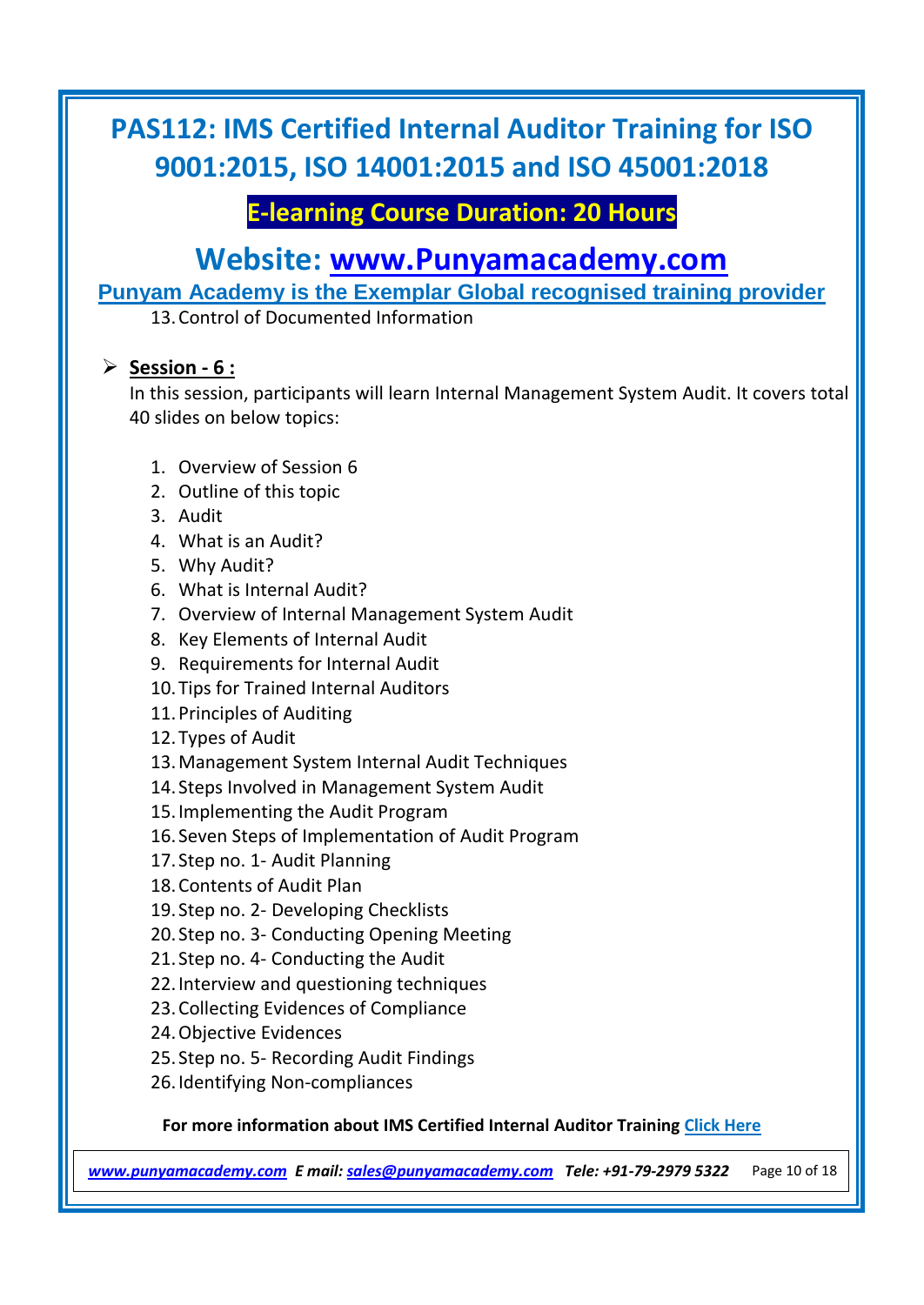## **E-learning Course Duration: 20 Hours**

## **Website: [www.Punyamacademy.com](https://www.punyamacademy.com/)**

**Punyam Academy is the Exemplar Global recognised training provider**

- 27.Categorizing Non-Compliances
- 28.Nonconformity Report
- 29.Nonconformity Reporting
- 30. Step no. 6 Conducting the Closing Meeting
- 31. Step no. 7 Preparing the Audit Report
- 32.Contents of Audit Report
- 33.Conducting Audit Follow-up
- 34.Auditor's Qualities
- 35.Auditor's Personal Behavior
- 36.Auditor's Conduct
- 37.The Audited Persons' Conduct
- 38.Overview of the Process of Collecting and Verifying Information
- 39.Management System Internal Audit Process
- 40.Reference

#### **Session - 7 :**

In this session, participants will learn about ISO 9001:2015, ISO 14001:2015 and ISO 45001:2018 based IMS Internal Audit Records. It covers total 9 slides on below topics:

- 1. Overview of Session 7
- 2. Internal IMS Audit Records
- 3. Internal IMS Audit Records (continued...)
- 4. Internal IMS Audit Records (continued...)
- 5. Form No. 1 IMS Internal Audit Plan
- 6. Internal IMS Audit Records (continued…)
- 7. Form No. 2 Internal IMS Audit Nonconformity Report
- 8. Internal IMS Audit Records (continued…)
- 9. Form No. 3 ISO 9001, ISO 14001 & ISO 45001 Clause-wise audit review report

### **Session - 8 :**

In this session, participants will learn about Environmental Aspects and Impact in details. It covers total 33 slides on below topics:

#### **For more information about IMS Certified Internal Auditor Training [Click Here](https://www.punyamacademy.com/course/hse/ims-certified-internal-auditor-training)**

*[www.punyamacademy.com](https://www.punyamacademy.com/) E mail[: sales@punyamacademy.com](mailto:sales@punyamacademy.com) Tele: +91-79-2979 5322* Page 11 of 18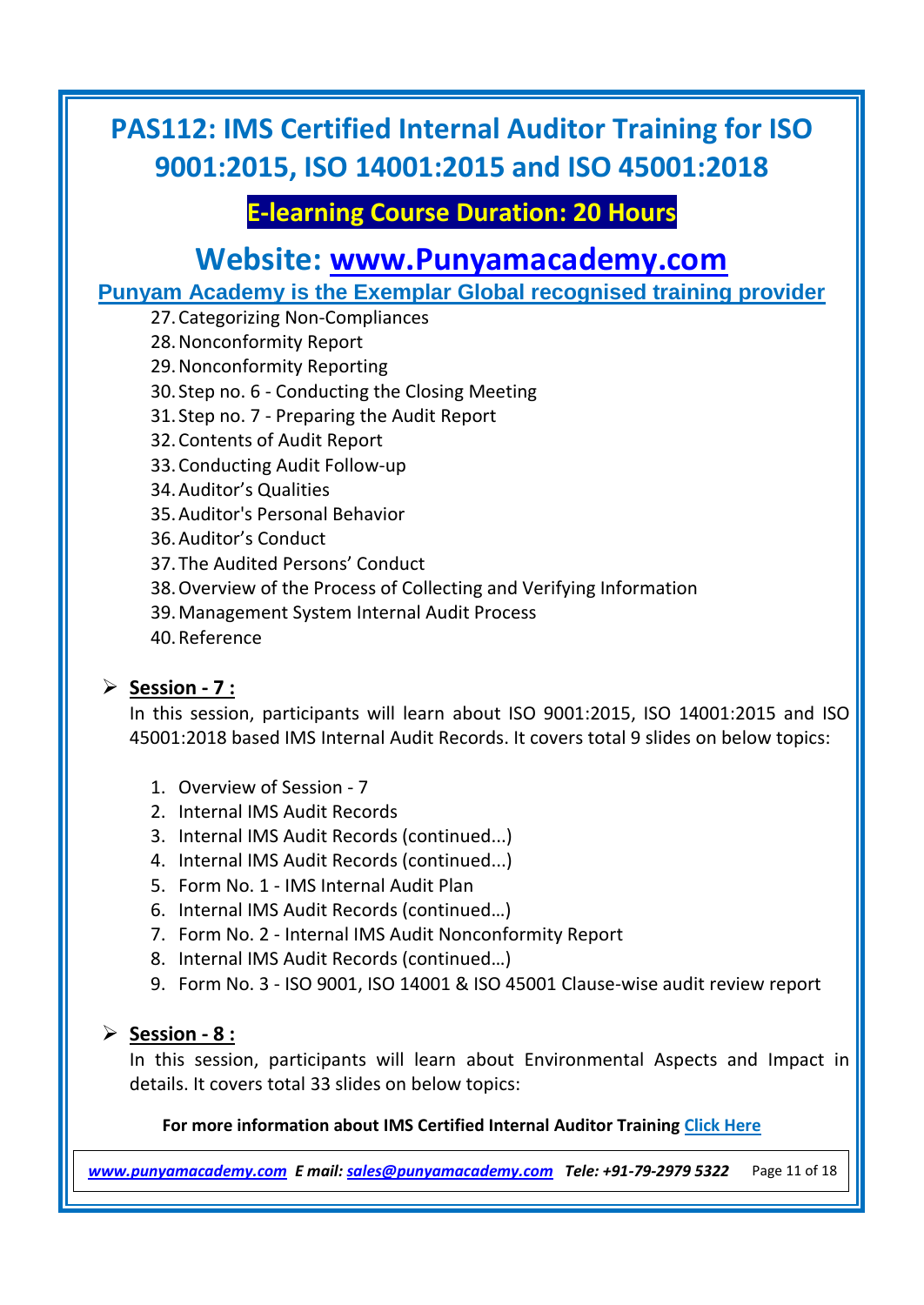## **E-learning Course Duration: 20 Hours**

### **Website: [www.Punyamacademy.com](https://www.punyamacademy.com/)**

**Punyam Academy is the Exemplar Global recognised training provider**

- 1. Overview of Session 8
- 2. Definition of Environmental Aspect & Impact
- 3. What is Environmental Aspect & Impact
- 4. Requirements of ISO 14001:2015
- 5. Environmental Aspects
- 6. Common Environmental Aspects
- 7. Environmental Aspect Identification
- 8. Aspect Impact identification
- 9. Aspect Identification Techniques
- 10.Aspect Identification: Core Team and Initial Review
- 11.Interrelationship Between Activity, Aspect, Impact & Effect Examples (Continued…)
- 12.Interrelationship Between Activity, Aspect, Impact & Effect (Continued…)
- 13.Interrelationship Between Activity, Aspect, Impact & Effect
- 14.Product Life-cycle
- 15.Requirements of ISO 14001:2015
- 16. Significant Aspect-Impact Assessment Tools
- 17.Impact / Severity Rating
- 18.Probability Rating
- 19.Detectability Rating
- 20. Significant Aspects: Key Points
- 21. Significance Criteria Evaluation Method 1
- 22. Significance Criteria Evaluation Method 2
- 23.Environmental Objectives, Targets, Achievement & Management Plan
- 24.Requirements of ISO 14001:2015
- 25.Establishment of Environmental Objectives
- 26.Environmental Objectives and Targets
- 27.Inputs for Environmental Objectives
- 28.How to measure progress towards objectives?
- 29.An Integrated Environmental Objective
- 30. Few Examples of Objectives and Targets

#### **For more information about IMS Certified Internal Auditor Training [Click Here](https://www.punyamacademy.com/course/hse/ims-certified-internal-auditor-training)**

*[www.punyamacademy.com](https://www.punyamacademy.com/) E mail[: sales@punyamacademy.com](mailto:sales@punyamacademy.com) Tele: +91-79-2979 5322* Page 12 of 18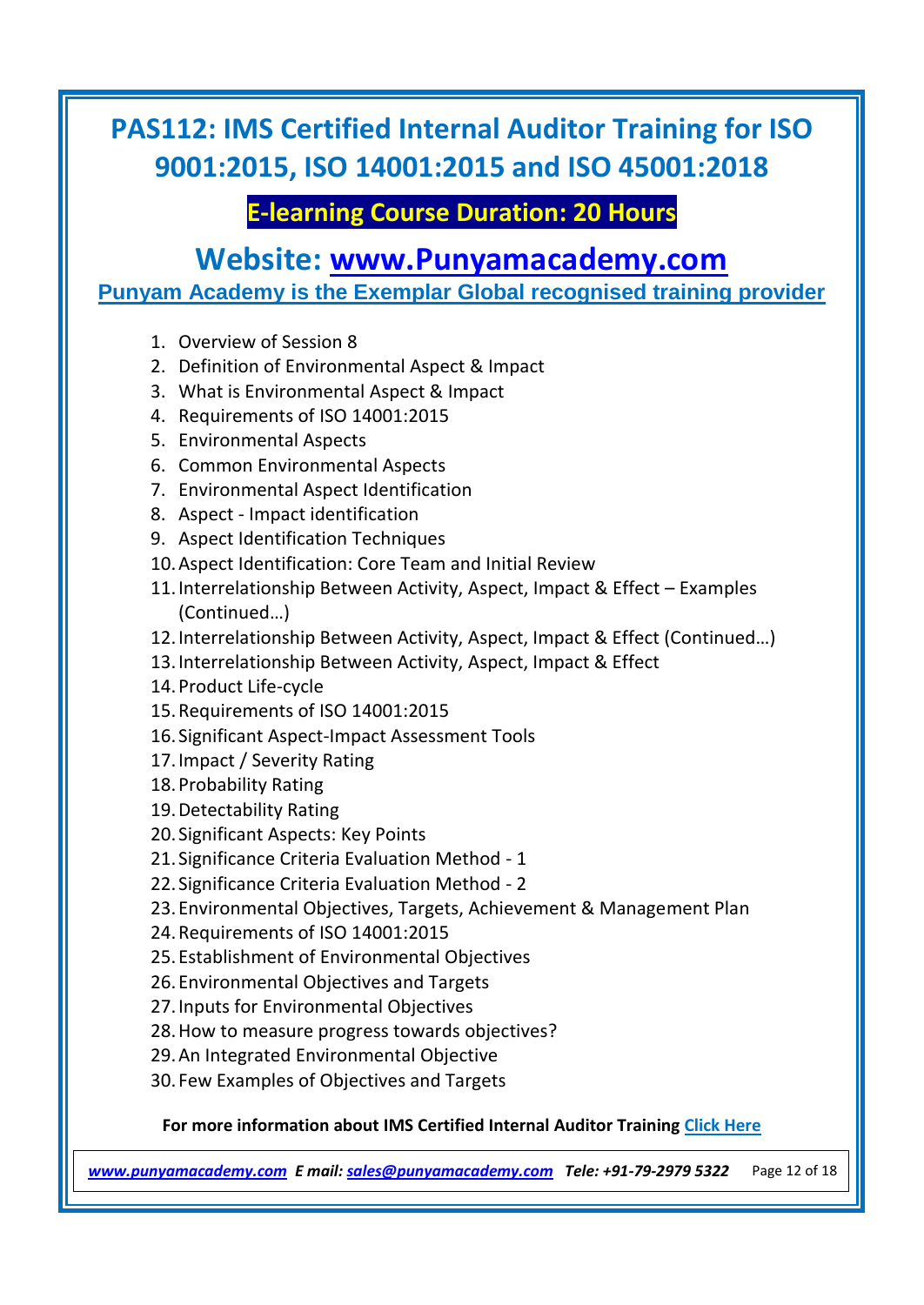## **E-learning Course Duration: 20 Hours**

## **Website: [www.Punyamacademy.com](https://www.punyamacademy.com/)**

### **Punyam Academy is the Exemplar Global recognised training provider**

- 31.Environmental Objectives & Targets
- 32.Environmental Objectives Achievement Plan
- 33.Environmental Management Plan

#### **Session - 9 :**

In this session, participants will learn about Risk Management. It covers total 19 slides on below topics:

- 1. Overview of Session 9
- 2. What Is Risk Management?
- 3. Risk Management
- 4. Why Use Risk-based Thinking?
- 5. How We Do Risk Management?
- 6. Risk Management Approach
- 7. Risk Management Process
- 8. Risk Management Phases
- 9. Phase-1 : Risk Analysis
- 10. Severity / Impact
- 11.Risk Assessment In Organization
- 12.Risk Assessment Likelihood Examples
- 13.Phase-2 : Risk Evaluation
- 14.Risk Evaluation-Managing And Qualifying Risks
- 15.Phase-3 : Risks Monitoring And Control
- 16.Risk Treatment
- 17.Phase-4 : Post-test Operation Information
- 18.Areas To Consider For Risk And Opportunity Identification
- 19.Possible Risks In An Organization

#### **Session - 10 :**

In this session, participants will learn about Hazard / Risk Identification. It covers total 17 slides on below topics:

1. Overview of Session 10

#### **For more information about IMS Certified Internal Auditor Training [Click Here](https://www.punyamacademy.com/course/hse/ims-certified-internal-auditor-training)**

*[www.punyamacademy.com](https://www.punyamacademy.com/) E mail[: sales@punyamacademy.com](mailto:sales@punyamacademy.com) Tele: +91-79-2979 5322* Page 13 of 18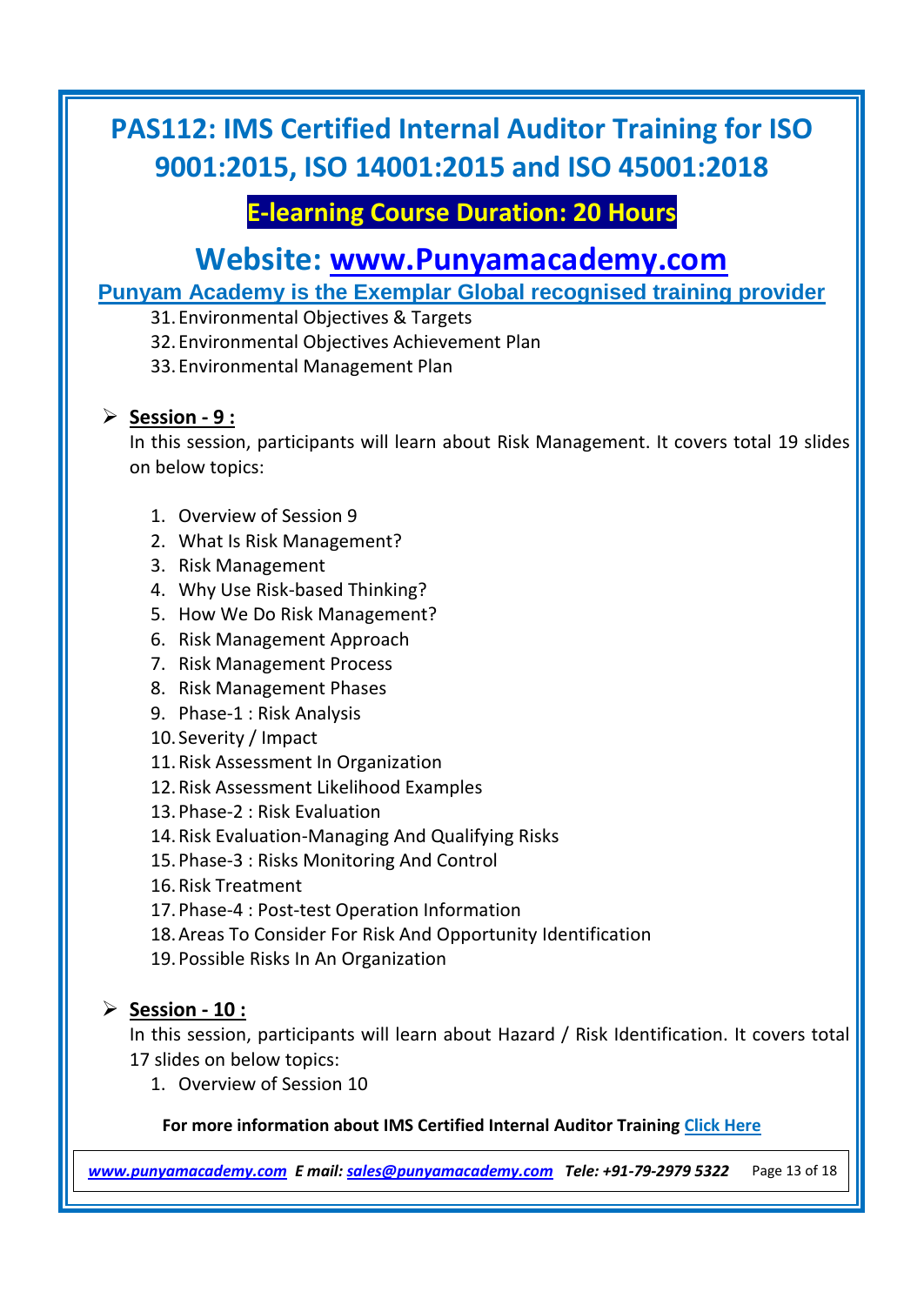## **E-learning Course Duration: 20 Hours**

## **Website: [www.Punyamacademy.com](https://www.punyamacademy.com/)**

**Punyam Academy is the Exemplar Global recognised training provider**

- 2. Terms And Definitions
- 3. Hazard / Risk Identification
- 4. Planning For Hazard Identification, Risk Assessment And Risk Control
- 5. Hazard Identification And Risk Assessment Must:
- 6. Common Health & Safety Hazards
- 7. Occupational Health Hazards
- 8. Physical Hazards
- 9. Chemical Hazards
- 10.Biological Hazards
- 11.Ergonomic Hazards & Stress
- 12.Hazard Identification
- 13.Common Control Methods
- 14.Common Control Methods (continued...)
- 15.Product Life Cycle
- 16.Hazard Significance Criteria Evaluation Method 1
- 17.Hazard Significance Criteria Evaluation Method 2

#### **Part – 2 Hand-outs:**

For each lecture, hand-out is given in PDF format. The participant can download or print any documents to read it later to get detailed knowledge of all the ten topics.

| Sr.       | <b>Name of Literature</b>                                           | <b>Total</b> |
|-----------|---------------------------------------------------------------------|--------------|
| <b>No</b> |                                                                     | <b>Pages</b> |
| 1         | <b>Principles of Quality Management System</b>                      | 06           |
| 2         | Clause-wise Requirements of Quality Management System               | 18           |
| 3         | Clause-wise Requirements of Environment Management System           | 27           |
| 4         | Clause-wise Requirements of OH&S Management System                  | 33           |
| 5.        | IMS Documented Information based on ISO 9001, ISO 14001 & ISO 45001 | 14           |
| 6         | <b>Management System Audit Process</b>                              | 38           |
| 7A        | ISO 9001, ISO 14001 and ISO 45001 Internal Audit Records            | 09           |
| <b>7B</b> | ISO 9001:2015 Clausewise and Department wise Audit Checklist        | 32           |
| 7C        | ISO 14001:2015 Clausewise and Department wise Audit Checklist       | 26           |

#### **For more information about IMS Certified Internal Auditor Training [Click Here](https://www.punyamacademy.com/course/hse/ims-certified-internal-auditor-training)**

*[www.punyamacademy.com](https://www.punyamacademy.com/) E mail[: sales@punyamacademy.com](mailto:sales@punyamacademy.com) Tele: +91-79-2979 5322* Page 14 of 18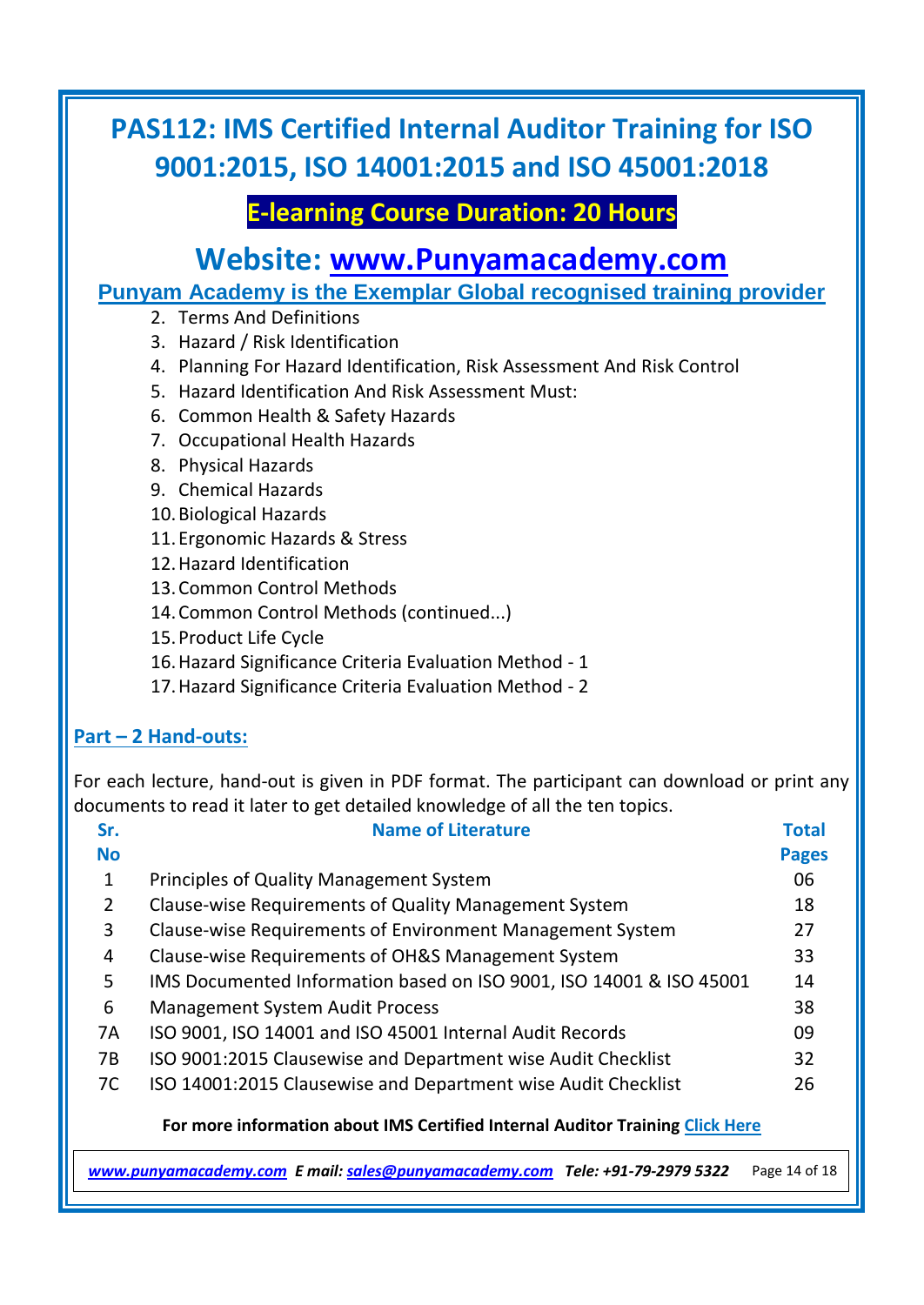## **E-learning Course Duration: 20 Hours**

# **Website: [www.Punyamacademy.com](https://www.punyamacademy.com/)**

**Punyam Academy is the Exemplar Global recognised training provider**

| 7D | ISO 45001:2018 Clausewise and Department wise Audit Checklist | 25 |
|----|---------------------------------------------------------------|----|
| -8 | Environmental Aspect – Impact, Objective & Plan               | 15 |
| -9 | <b>Risk Management</b>                                        | 12 |
| 10 | Hazard / Risk Identification                                  | 15 |

### **Part – 3 Videos: Audit Process , Documentation and Risk Management**

A complete actual training session videos on Documentation, Internal Audit and Risk Management are provided under this section. Auditor can watch and learn about what to documents and auditing requirements while perform audit in organization.

| Sr. No | <b>Name of Videos</b>                  | <b>Duration</b> |
|--------|----------------------------------------|-----------------|
|        | Session 5 : IMS Documented Information | 45 Minutes      |
|        | Session 6 : IMS Internal Audit Process | 70 Minutes      |
|        | Session 9 : IMS Risk Management        | 50 Minutes      |

#### **Part – 4 Exams:**

Each session contains session exam, Participants have to pass the exam after completion of each session. After passing all session exams there is one final exam, participant must have to pass exam with minimum 80% marks. User can reappear and clears each exam to complete the course and get download/print their IMS internal auditor training certificate.

#### **Part – 5Audit Checklists:**

The Audit checklists with more than 1500 integrated management system audit questions as below:

- 1. ISO 9001:2015 Clause wise questions
- 2. ISO 14001:2015 Clause wise questions
- 3. ISO 45001:2018 Clause wise questions
- 4. ISO 9001:2015, ISO 14001:2015 and ISO 45001:2018 Department wise audit questions

### **Part – 6 Training Certificate:**

After passing the exam the colorful training certificate is generated and user can download it or print it. Any one globally can cross verify the training certificate through our LMS platform.

#### **For more information about IMS Certified Internal Auditor Training [Click Here](https://www.punyamacademy.com/course/hse/ims-certified-internal-auditor-training)**

*[www.punyamacademy.com](https://www.punyamacademy.com/) E mail[: sales@punyamacademy.com](mailto:sales@punyamacademy.com) Tele: +91-79-2979 5322* Page 15 of 18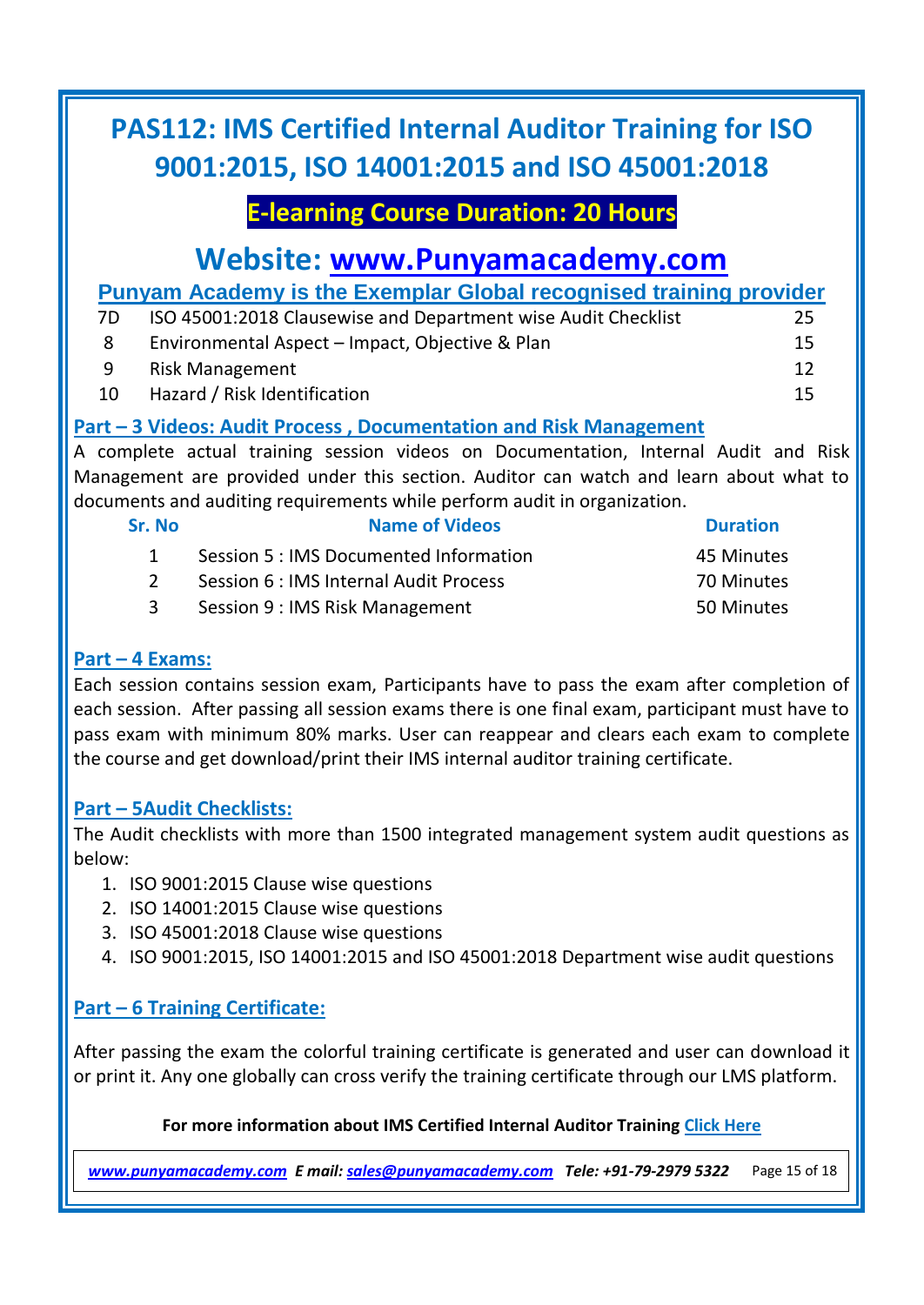### **E-learning Course Duration: 20 Hours**

### **Website: [www.Punyamacademy.com](https://www.punyamacademy.com/)**

**Punyam Academy is the Exemplar Global recognised training provider**

#### **Chapter - 2: COURSE OBJECTIVES**

#### **Upon Completion of this course, participants will be able to:**

- $\checkmark$  Understand the requirements of ISO 9001:2015 (QMS), ISO 14001:2015 (EMS) and ISO 45001:2018 (OH&SMS).
- $\checkmark$  Develop skills in assessing and improving an organization's IMS.
- $\checkmark$  Understand how improvement can be achieved in the organization.
- $\checkmark$  Understand, maintain and retain documented Information list.
- $\checkmark$  Gain the knowledge on preparing, conducting, reporting & following-up an audit.
- $\checkmark$  Conduct an integrated process-based ISO 9001, ISO14001, ISO 45001 internal audit.
- $\checkmark$  Understand the processes involved in auditing.
- $\checkmark$  Know about the types of auditing and questioning techniques.
- $\checkmark$  Understand how to prepare and maintain internal audit records.
- $\checkmark$  Understand the new concepts of risk management and risk evaluation techniques.

#### **Chapter - 3: WHO SHOULD ATTEND THIS COURSE?**

This course is developed and brought to you by Punyam Academy; an ISO/IEC 17024 accredited training provider company, which offers various e-learning as well as classroom training courses for working professionals, college students, and other individuals for enhancing their career to new heights. Our e-learning courses help them to succeed in today's competitive environment, to renew licenses, and to update, strengthen and add quality to their existing knowledge and skills. Our courses are also useful for those who want to get certification, or start a new profession.

#### **For more information about IMS Certified Internal Auditor Training [Click Here](https://www.punyamacademy.com/course/hse/ims-certified-internal-auditor-training)**

*[www.punyamacademy.com](https://www.punyamacademy.com/) E mail[: sales@punyamacademy.com](mailto:sales@punyamacademy.com) Tele: +91-79-2979 5322* Page 16 of 18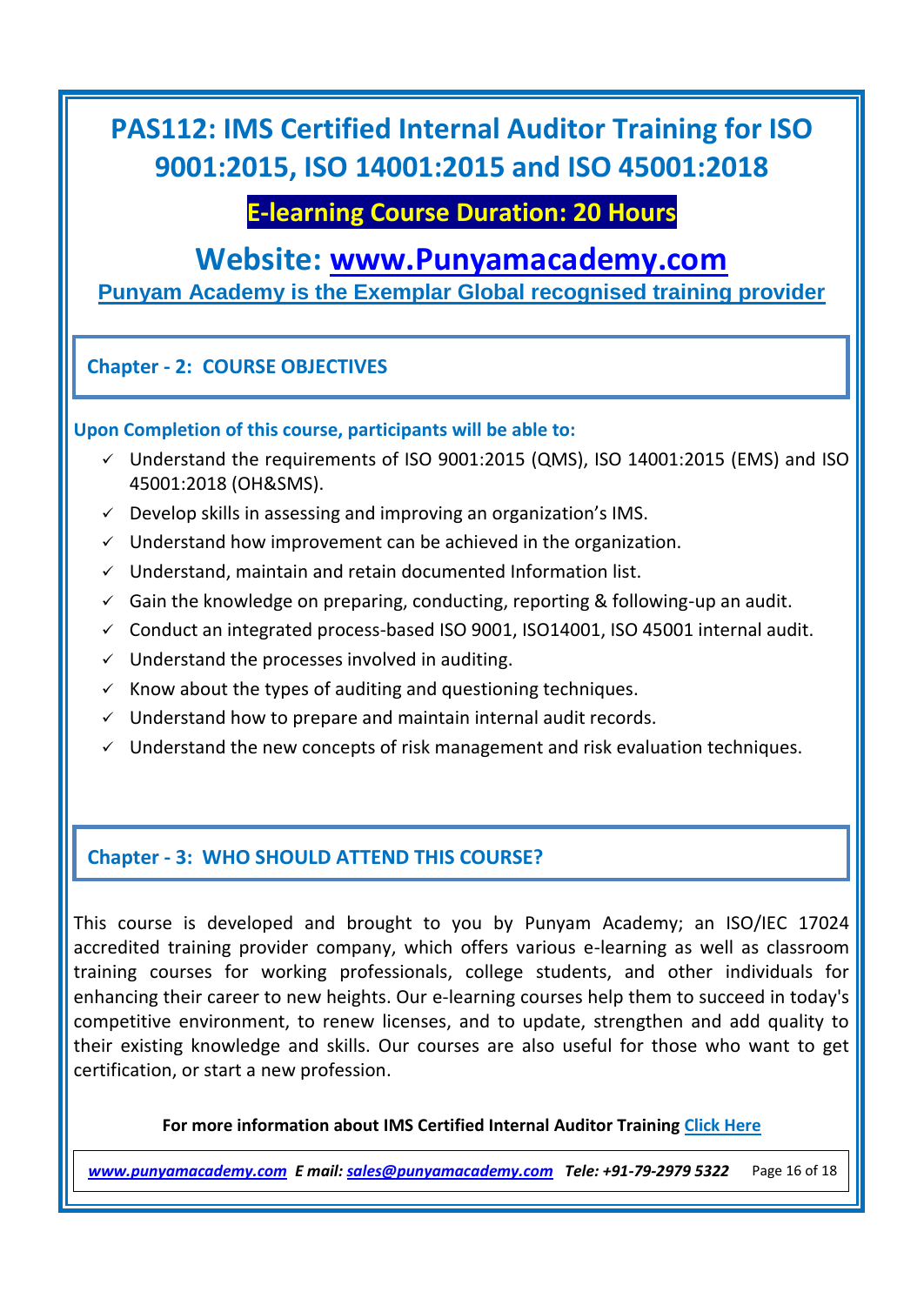### **E-learning Course Duration: 20 Hours**

### **Website: [www.Punyamacademy.com](https://www.punyamacademy.com/)**

**Punyam Academy is the Exemplar Global recognised training provider**

#### **Chapter - 4: USER MANUAL**

**Compatibility and Requirements for smoothly running our course**

- 1. **Bandwidth:** Internet bandwidth must me 1 MBPS or higher.
- 2. **Operating System:** Microsoft Windows XP and higher versions, iOS, Android.
- 3. **Browser:** Best viewable in Mozilla Firefox, Google Chrome. Also supports Internet Explorer.
- 4. **Screen Resolution:** To view slides properly, you must have a screen resolution of 1024 x 768 or higher.
- 5. **Cookies:** You must have browser cookies enabled, so that we can maintain your current session as you navigate through the application.
- 6. **JavaScript:** You must have enabled JavaScript, so that application runs smoothly.
- 7. **Adobe Acrobat Reader:** Some documents in our application are in .pdf format, so you must have installed adobe acrobat reader in your computer to be able to read such documents that you download.
- 8. **Pop-up Enable:** In your browser setting, check Pop-up blocker off, or enable Pop-up window.
- 9. **Speaker:** You must have speakers or a headphone attached to your computer, so that you can listen to the course lecture while learning.

**Click to Purchase this Course. [ENROL](https://www.punyamacademy.com/book/ims-certified-internal-auditor-training)**

**For more information about IMS Certified Internal Auditor Training [Click Here](https://www.punyamacademy.com/course/hse/ims-certified-internal-auditor-training)**

*[www.punyamacademy.com](https://www.punyamacademy.com/) E mail[: sales@punyamacademy.com](mailto:sales@punyamacademy.com) Tele: +91-79-2979 5322* Page 17 of 18